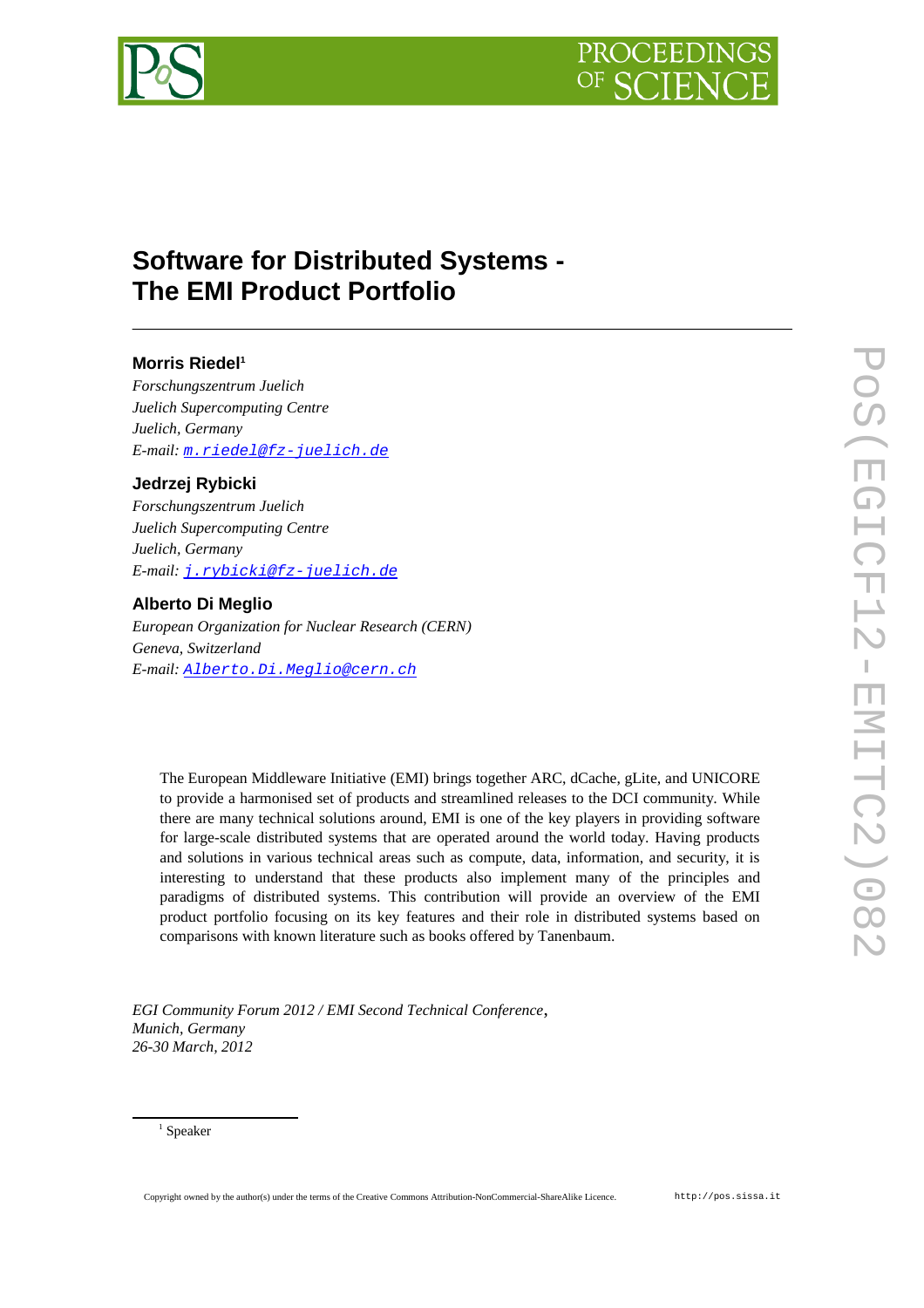## **1. Introduction**

The European Middleware Initiative (EMI) project [7] provides an integrated set of middleware products that consists of components of ARC, dCache, gLite, and UNICORE. Its releases are specifically optimized to provide solutions for High Throughput Computing (HTC) oriented distributed computing infrastructures (DCIs) such as the European Grid Infrastructure (EGI) [8] or infrastructures like the Partnership for Advanced Computing in Europe (PRACE) [9] driven by High Performance Computing (HPC) needs. The purpose of these infrastructures and inherently its technology providers such as EMI is to support scientific applications running on the geographically dispersed infrastructure resources. From a more general perspective those infrastructures form pan-European '*distributed systems'* facing many challenges as outlined by Tanenbaum in [1] (e.g. scalability, accessibility, availability, etc.).

The EMI project offers many solutions for problems arising in distributed systems. The majority of EMI products follow the general design approach of Service Oriented Architectures (SOAs) [1] and their implementations using Web service message exchange communication. In many of these implementations traditional Remote Procedure Calls (RPCs) [1] based on proprietary protocols of technologies (e.g. CORBA [1]) have been exchanged with the Extensible Markup Language (XML) thus creating an XML-based RPC communication method. In this sense EMI provides products that are driven by scientific needs, but that nevertheless adopts and drives open standards, best practices, and known paradigms also used in industry and commercial infrastructures.

The fundamental goal of this paper is to bridge the gap between rather theoretical design principles and practical implementation of them. Throughout this contribution, the EMI products are surveyed in the view of how they adopt general distributed system principles in the four technical areas of compute, data, information, and security. Although many products implement more than one key design principle, only one is highlighted in context of the corresponding EMI product. We refer to the EMI Web site [7] for the details of each single EMI product that offer overvier factsheets, documentation, and installation hints for each individual EMI product. This paper aims to provide thus evidence that the powerful EMI product portfolio offers a broad set of practical 'ready-to-run' solutions for a wide variety of distributed system problems.

This paper is structured as follows. Section one introduces the given problem domain generally known as distributed systems with a particular focus on DCIs. Section 2 provides insights into adopted principles in the area of 'distributed systems processing' while Section 3 gives insights into adopted paradigms in 'data in distributed systems'. Section 4 then describes how the EMI product portfolio provides scalable solutions in the 'distributed information systems' area. The complex but required 'distributed systems security' area offers insights how EMI solutions combine their strength to achieve an attribute-based authorization. Related work is briefly surveyed in Section 6 and this paper ends with some concluding remarks.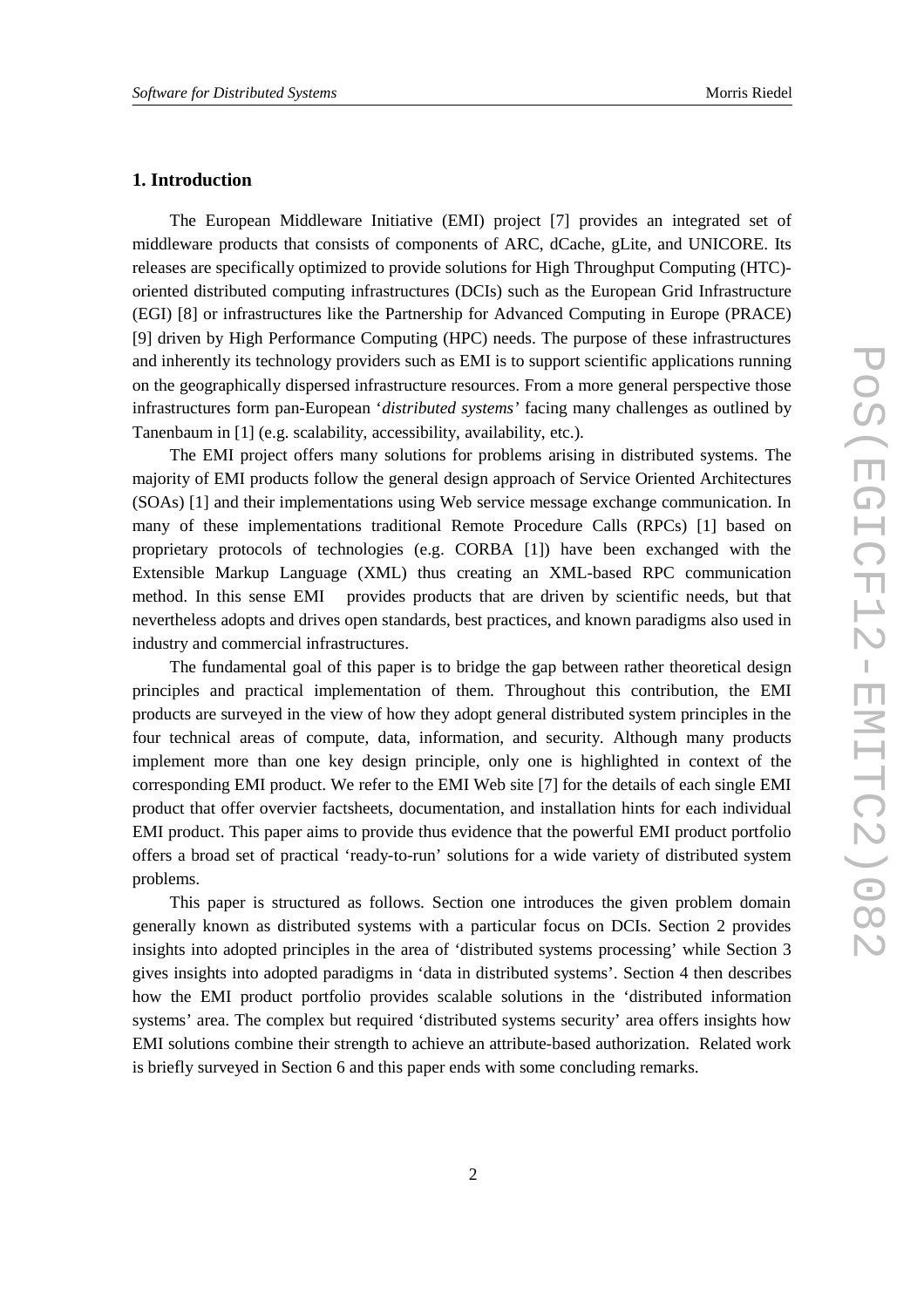## **2. Distributed Systems Processing**

One of the key technical areas of the EMI project deals with 'computing' that can be more in detail described as 'distributed systems processing'.

The *ARC Computing Element (CE)* is used to submit and manage a wide range of scientific applications running on computational resources available in DCIs. It is a light-weight system to execute applications across geographically distributed computing services and their underlying resources. Its architecture reveals one of the key distributed systems principles adopted within the EMI product portfolio that Tanenbaum names as **'communication'**. *'Where HTTP is the standard communication protocol for traditional Web-based distributed systems, the Simple Object Access Protocol (SOAP) forms the standard for communication with Web services'* [1]. The server-side of the ARC CE offers access through its hosting environment via the SOAP protocol using Web services message exchanges. By using the basic principle of communication, the ARC CE is generally interoperable with other services of the EMI product portfolio.

Another product of the EMI portfolio is the *CREAM CE* that is also used to submit and manage applications running on DCI resources. This product is a powerful system to execute applications across geographically distributed computing service and uses the aforementioned SOAP protocol and Web services message exchanges. In addition, the CREAM CE offers many hooks for accounting and brokering as well as data-staging functionality. The CREAM CE architecture illustrates nicely the general distributed systems **'design of a concurrent server'**. A job submission server like the CREAM CE waits for an incoming job request from a client and subsequently ensures that the request is processed and then waits for the next incoming request. *'A concurrent server does not handle the request itself, but passes it to a separate thread or another process, after which it immediately waits for the next incoming request'* [1]. The design principle of this concurrent server is adopted by the CREAM CE and other EMI products in order to ensure 'high throughput' of service requests and scalability necessary within pan-European DCIs.

The third remarkable EMI product of this area is *UNICORE* that is driven by High Performance Computing (HPC) needs being often used to submit and manage applications optimized for large-scale HPC resources. Users take advantage of its three-tier architecture that implements the functionality of a computing element but also workflows. A key benefit for resource providers is its strong support for a wide variety of available batch systems. Its design incorporates the general distributed system principle of an **'application-level gateway'** in the context of firewalls. *'...the other type of firewalls is an application-level gateway. In contrast to a packet-filtering gateway, which inspects only the header of network packets, this type of firewall actually inspects the content of an incoming or outgoing message'* [1]. UNICORE is an EMI solution that is specifically optimized for sensitive environments (e.g. HPC environments) that have less impact on site security policies. The UNICORE Gateway is only one small component of the UNICORE product that authenticates job requested, but more notably ensures that only one port is open to the public to access numerous HPC resources at a site. The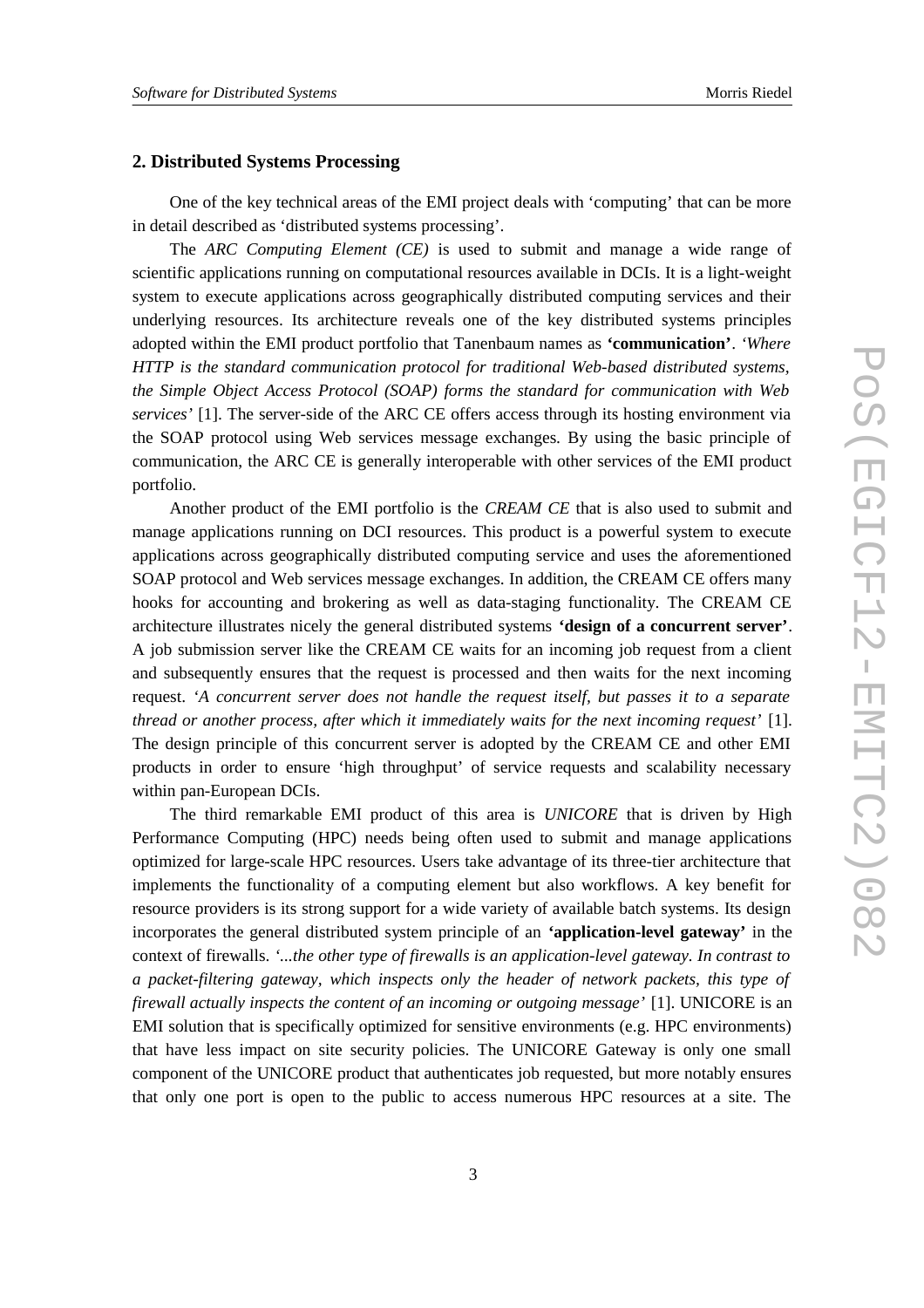application-level functionality of this component is thus the mapping from virtual URLs to real URLs in order to route job requests to available configurable sites.

### **3. Data in Distributed Systems**

Another technical area of the EMI project is summarized under the term 'data' meaning the 'storage and management of data within distributed systems' such as pan-European DCIs.

 The *dCache Storage Element (SE)* provides functionality to store scientific data and to transparently access disk-based storage systems as well as tertiary storage (e.g. tapes) known for better cost-efficiency. It is thus used to store data in a distributed fashion without end-users being aware where their data is stored. This in turn is characteristic design in distributed systems named by Tanenbaum as **'distribution transparency'**. *'An important goal of a distributed system is to hide the fact that its processes and resources are physically distributed across multiple computers'* [1]. One of the key benefits from this principle is that data can be migrated from one data resource to another without affecting end-users.

Another complementary product of the data area is the *StoRM SE* that is used to store data and information in different underlying disk-based storage systems. It is specifically optimized for (parallel) disk-based storage systems such as the General Parallel File System (GPFS) or Lustre. The open and modular architecture of StoRM decouples it from these different underlying file systems providing end-users with a stable standard-based interface (e.g. Storage Resource Manager (SRM) standard [2]) while the underlying file system might change over time. *'An open distributed system is a system that offers services according to standard rules that describe the syntax and semantics of those services'* [1]. As a consequence, the standardbased interface in StoRM in particular and in EMI in general contributes to the fact that the EMI product portfolio provides solutions for an **'open distributed system'**.

A lightweight EMI storage solution is the *Disk Pool Manager (DPM)* that offers a simple way to create disk-based Grid storage elements and their management. It leverages all the required functionality for a Grid storage solution including support for multiple disk server nodes, different space types or multiple file replicas in disk pools. The architecture of DPM reveals another remarkable principle of the EMI distribution that is the support of a plethora of **'protocols'**. *'The collection of protocols used in a particular system is called a protocol suite or protocol stack'* [1]. As an example in the data area, the aforementioned DPM system supports many protocols for file access such as Remote File Input/Output (RFIO), XROOT, HTTP, GridFTP, NSF4.1, and SRM.

## **4. Distributed Information Systems**

The EMI area 'information' related to several aspects that Tanenbaum introduces as 'distributed information systems' that in itself represent a whole class of distributed systems [1]. Therefore, the EMI Product portfolio provides only a fraction of the functionality still covering the crucial elements to form a geographically dispersed information ecosystem about service and resources available in large-scale DCIs. Firstly, the EMI Registry (EMIR) product provides a high robustness, scalable and performance registry using a federated model. The latter addresses a known limitation of distributed systems by preventing a centralized single entry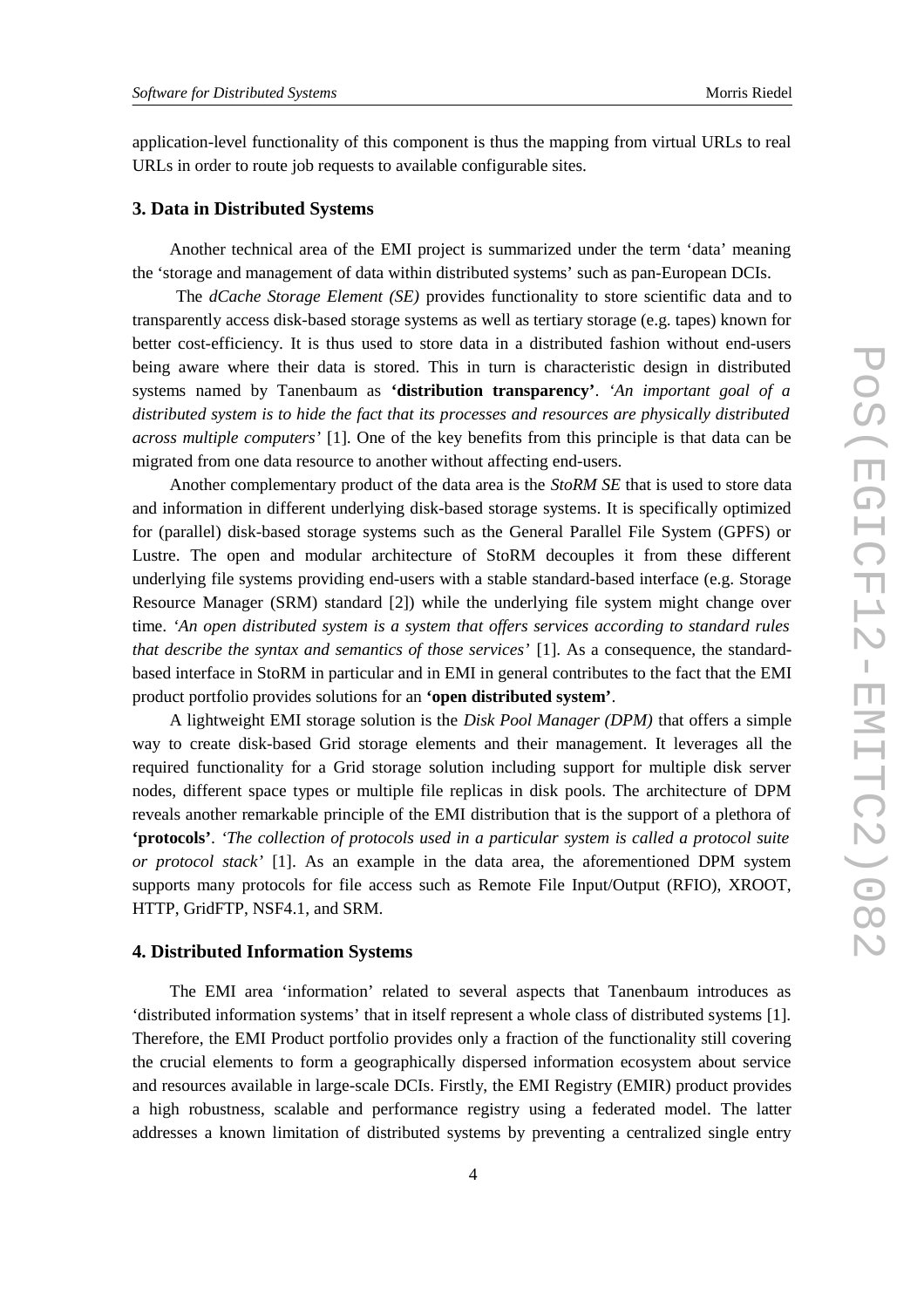point. A REST interface is used to register and query the services that are in turn describes using the GLUE2 information model [3]. The EMIR product is a nice example of how EMI products achieve the design principle of **'scalability',** which is important in distributed systems like pan-European DCIs. *'...scalability is one of the most important design goals for developers of distributed systems... if more users or resources need to be supported, we are often confronted with the limitations of centralized services, data, and algorithms...'* [1]. EMIR also provides functionality for securing this information using Extensible Access Control Markup Language (XACML) [4] policies or simple Access Control Lists (ACLs).

The EMI product portfolio also offers another broadly used product in the information area known as the Berkeley Database Information Index (BDII) product. The product achieves the aforementioned scalability goal by providing a hierarchical approach with several components on different layers. A typical setup is gathering information from resource-level BDIIs and site-level BDIIs up to the top-level BDIIs that in turn reveal the resources and services available on the corresponding DCIs. Also this EMI product uses the GLUE2 information model thus contributing the overall EMI consistent information ecosystem.

### **5. Distributed Systems Security**

One of the most important areas of EMI is 'security' that is specifically crucial for distributed systems such as pan-European DCIs that cross geographical and organizational boundaries. The EMI product portfolio adopts a wide range of different security techniques and principles (e.g. WS-Security Extensions in SOAP headers, etc.) that are best described by A. Belapurkar et al. in [5]. This paper outlines one approach as one specific example of the security area that was named by Tanenbaum as **'protection domains'** in distributed systems. *'One approach is to construct groups of users...related to having groups as protection domains, is also possible to implement protection domains as roles'* [1]. EMI follows this approach with different products that all have their unique key features as part of the approach.

One implementation approach performed by EMI requires a functionality known as Attribute Authority (AA) that is responsible for releasing signed security credentials with information beyond pure identities (roles, groups, project, etc.). The EMI product portfolio consists of two products in this category. The VOMS system is an AA server typically used to obtain signed security credentials with attributes of end-users within HTC-driven infrastructures. It is able to store identities and manage them in hierarchical groups. VOMS offers a complementary client tool in order to easily configure it as well as managing the different security attributes in context of identities (i.e. X.509 identities). The Security Assertion Markup Langauge (SAML) 2.0 [6] interface of VOMS ensures the encoding of security attributes according to a standardized format. More recently, VOMS was augmented with a REST interface. Another AA server of the EMI distribution is UVOS that is traditionally used in infrastructures driven by HPC needs. Being similar to VOMS it also stores identities and other identifiable servers and organize them in hierarchical groups if needed. UVOS is a lightweight product with a VO authentication Web component optimized for a usage within Web browsers. As UVOS also adopts the SAML 2.0 standard it is interoperable with VOMS via SOAP-based Web service message exchanges.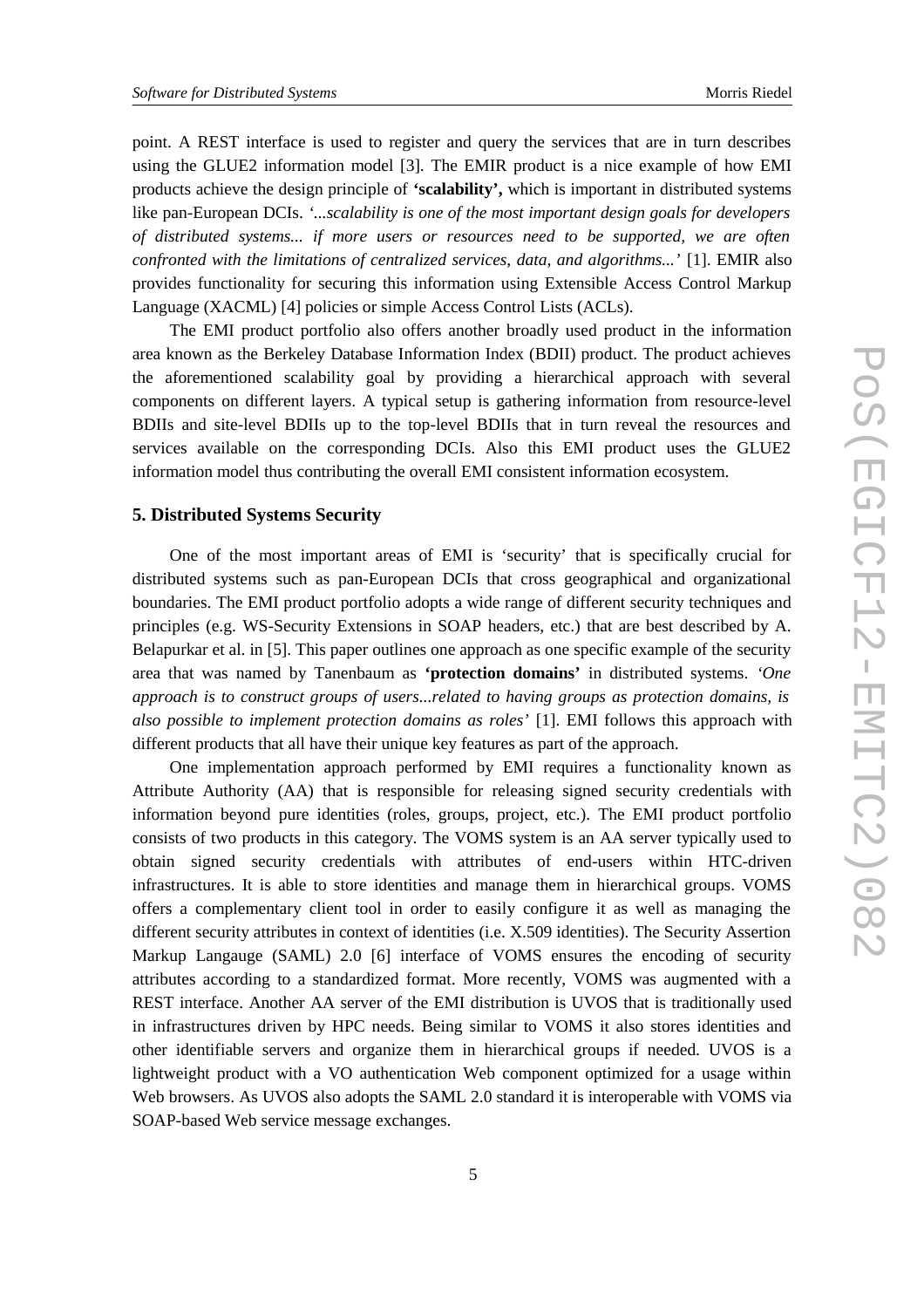But both aforementioned EMI products only partly satisfies the approach of 'protection domains' as described by Tanenbaum. Another crucial element of this approach is missing that is referred to as 'attribute-based authorization'. Hence, the attributes released from AA servers need to be understood and used during authorization of end-users when they submit a request to computing or data servers in the same protection domain. The wide variety of EMI products has mechanisms in place in each product that are able to interpret the released security attributes from VOMS and UVOS in order to derive authorization decisions. In addition, the EMI product portfolio also offers one dedicated authorization system named as ARGUS that also works with EMI products and is able to interpret the released security attributes. By using the XACML standard, ARGUS enables security policy-based authorization based on the attributes extracted from security credentials. End-users with attributes such as a specific role can be granted access to Grid systems when ARGUS is used. Likewise the access can be denied when a specific project membership is required but not presented in the security attributes by end-users.

Finally, it should be noted that the security attributes and their shipping as part of transport protocols happen transparent to end-users. Although end-users may be aware of their own roles, project/group membership they are not required to understand their encoding as part of SAML attribute statements [6] or XACML-based policy elements [4].

### **6. Related Work**

There is a wide range of other DCI-related technology in the field (e.g. desktop Grids) and also middleware in the sense of Tanenbaum emerges more and more given the easiness of creating such systems with open source tools today. One of the most known software stack that offers products for distributed systems with a particular focus on large-scale DCIs is the Globus Toolkit [10]. Many products of the gLite and ARC middleware rely on the Globus software stack using several components such as those required to build systems compliant with the Grid Security Infrastructure (GSI) [5]. Nevertheless, one of the major work items of EMI is to become independent of GSI in particular and Globus in general throughout the EMI product portfolio. Another prominent software stack that is used together with UNICORE in the Extreme Science and Engineering Discovery Environment (XSEDE) [12] in USA is the GENESIS middleware [11]. GENESIS offers components specifically optimized for HTC using a wide variety of open standard protocols from OGF and OASIS.

In contrast to Globus and GENESIS, the EMI activities on the three different middleware systems ARC, gLite, and UNICORE are specifically harmonized to work in an integrated fashion offering also a streamlined support infrastructure. Hence, EMI does not follow a toolkit approach and unifies the strength of four different middleware products (with dCache) in order to cover a broad range of distributed system areas. The EMI releases are performed following a wide variety of policies that ensure a streamlined software stack satisfying the quality requirements of large-scale DCIs today.

## **7. Conclusion**

This paper surveyed the EMI product portfolio with the perspective on how several individual products implement principles and paradigms known from literate in the distributed